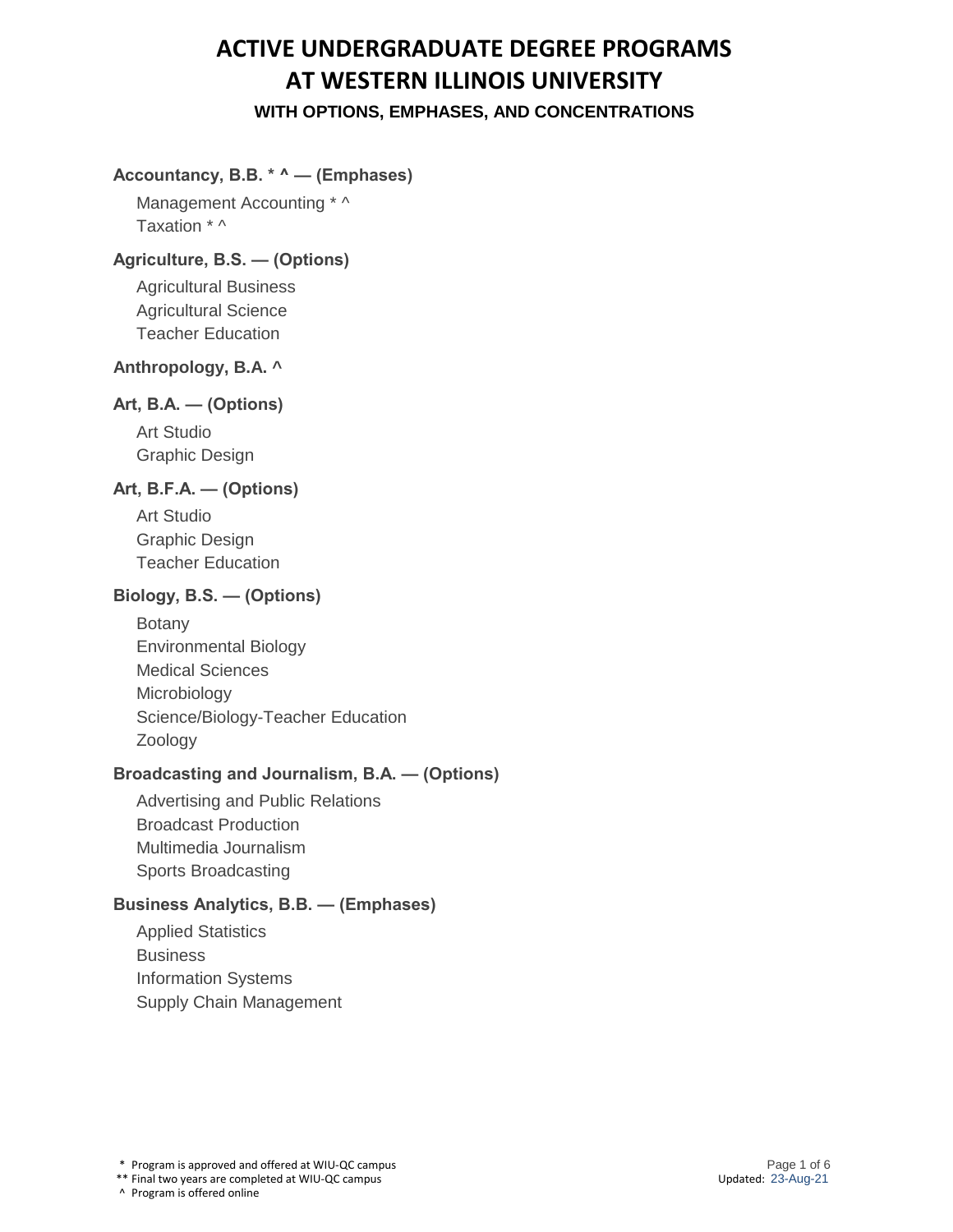#### **Chemistry, B.S. — (Options)**

**Biochemistry Chemistry Pharmacy** Science/Chemistry-Teacher Education

**Civil Engineering, B.S. \*\***

**Clinical Laboratory Science, B.S.**

**Communication, B.A. \* ^**

#### **Computer Science, B.S. — (Emphases)**

Big Data Technologies Computer Science **Cybersecurity** 

#### **Construction and Facilities Management, B.S.**

**Cybersecurity, B.S.**

**Economics, B.A. ^**

**Economics, B.B. ^**

**Educational Studies, B.S.Ed.**

**Electrical Engineering, B.S. \*\***

#### **Elementary Education, B.S.Ed. \* — (Options)**

Early Childhood Education \* Elementary Education \* English as a Second Language Education \* Multilingual Education \*

#### **Emergency Management, B.S.**

### **Engineering Technology, B.S. \***

## **Engineering, B.S. \*\* — (Emphases)**

General Engineering \*\* Industrial Engineering \*\*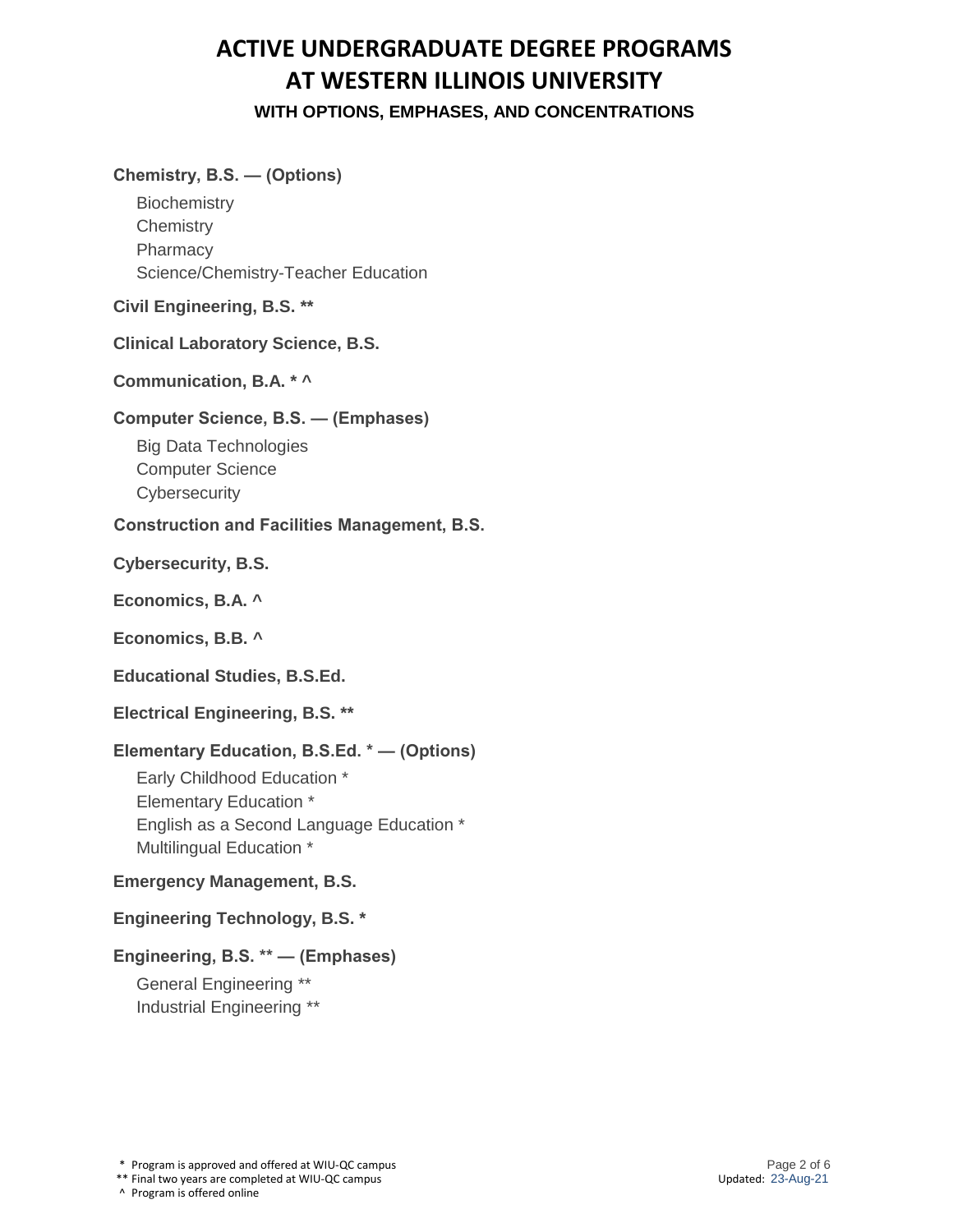### **English, B.A. \* — (Options)**

Creative Writing \* Literature and Language \* Professional Writing \* Teacher Education

#### **Exercise Science, B.S.**

#### **Finance, B.B.**

#### **Fire Protection Services, B.S. ^ — (Options)**

Fire Administration ^ Fire Medic Fire Science

#### **Foreign Languages and Cultures, B.A. — (Options)**

French French Teacher Education Spanish Spanish Teacher Education

#### **Forensic Chemistry, B.S.**

#### **General Studies, B.A. \* ^**

#### **Geographic Information Science, B.S. ^ — (Options)**

Geoenrironment and Planning ^ Geospatial Science ^

#### **Geology, B.S. — (Options)**

Environmental Geology Geology Paleontology

#### **Health Services Management, B.S.**

#### **History, B.A. — (Options)**

**History** Pre-Law Teacher Education

#### **Human Resource Management, B.B. \* ^**

#### **Information Systems, B.S. \* — (Emphases)**

**Cybersecurity** Information Systems \*

\* Program is approved and offered at WIU-QC campus

\*\* Final two years are completed at WIU-QC campus

^ Program is offered online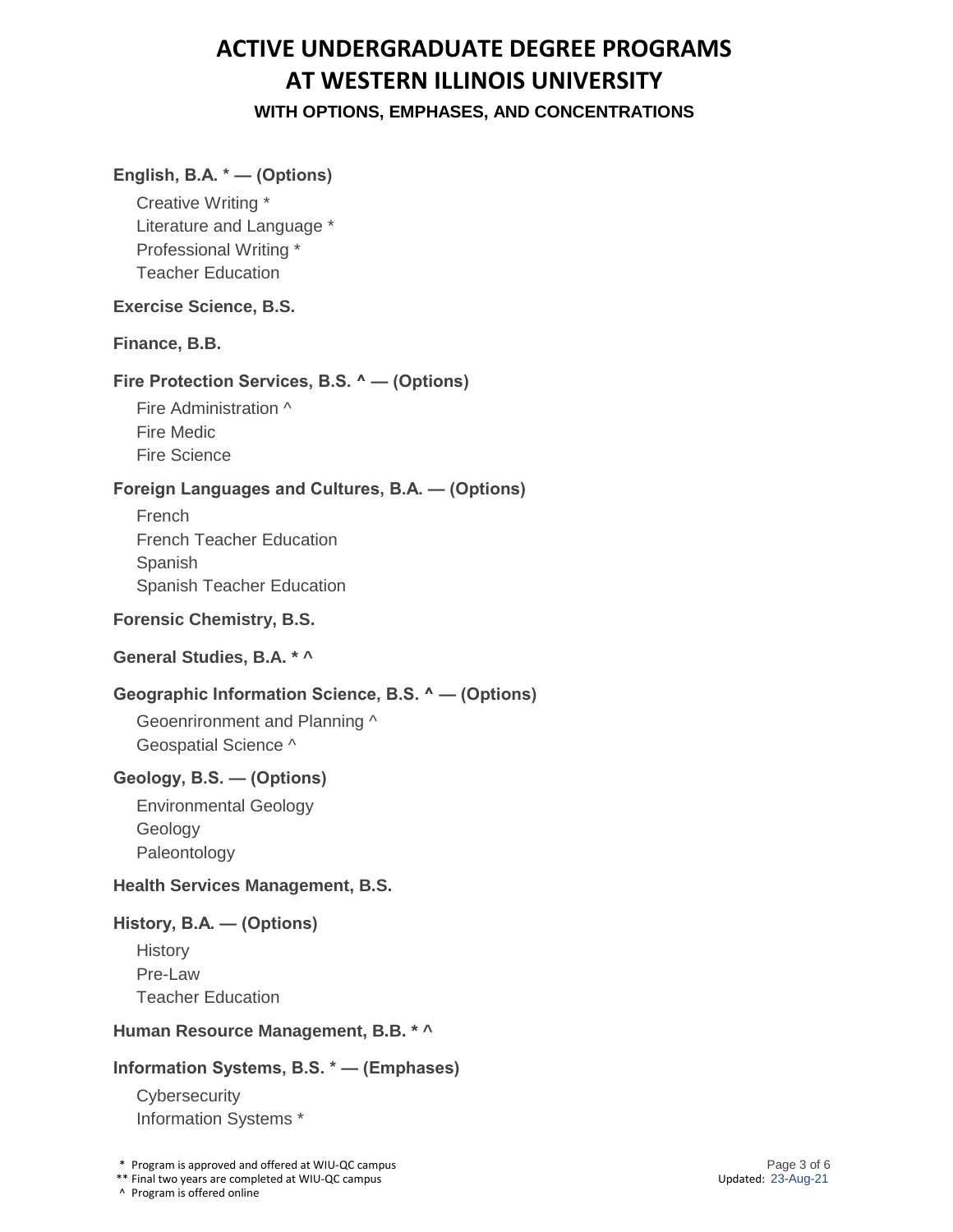### **Law Enforcement and Justice Administration, B.S. \* ^**

#### **Liberal Arts and Sciences, B.L.A.S. \* — (Emphases)**

Paired Minors \* Peace Corps \*

#### **Management, B.B. \* ^**

#### **Marketing, B.B. ^ — (Options)**

Enterprise Marketing ^ Marketing Technology Omni-Channel Marketing

#### **Mathematics, B.S. — (Options)**

Actuarial Science Data Science and Statistics **Mathematics** Teacher Education

#### **Mechanical Engineering, B.S. \*\* — (Emphases)**

Design Engineering \*\* Manufacturing Engineering \*\* Robotics Engineering \*\*

## **Meteorology, B.S. — (Options)**

Applied Meteorology Operational Meteorology

#### **Middle Level Education, B.S.Ed. — (Emphases)**

Literacy Endorsement Mathematics Endorsement Science Endorsement Social Studies Endorsement

### **Music, B. — (Options)**

Applied Music Music Business Music Therapy Teacher Education

### **Musical Theatre, B.F.A.**

#### **Nursing, B.S.N. ^ — (Emphases)**

4-Year Completion (Pre-Licensure) RN to BSN Completion ^

\* Program is approved and offered at WIU-QC campus

\*\* Final two years are completed at WIU-QC campus

^ Program is offered online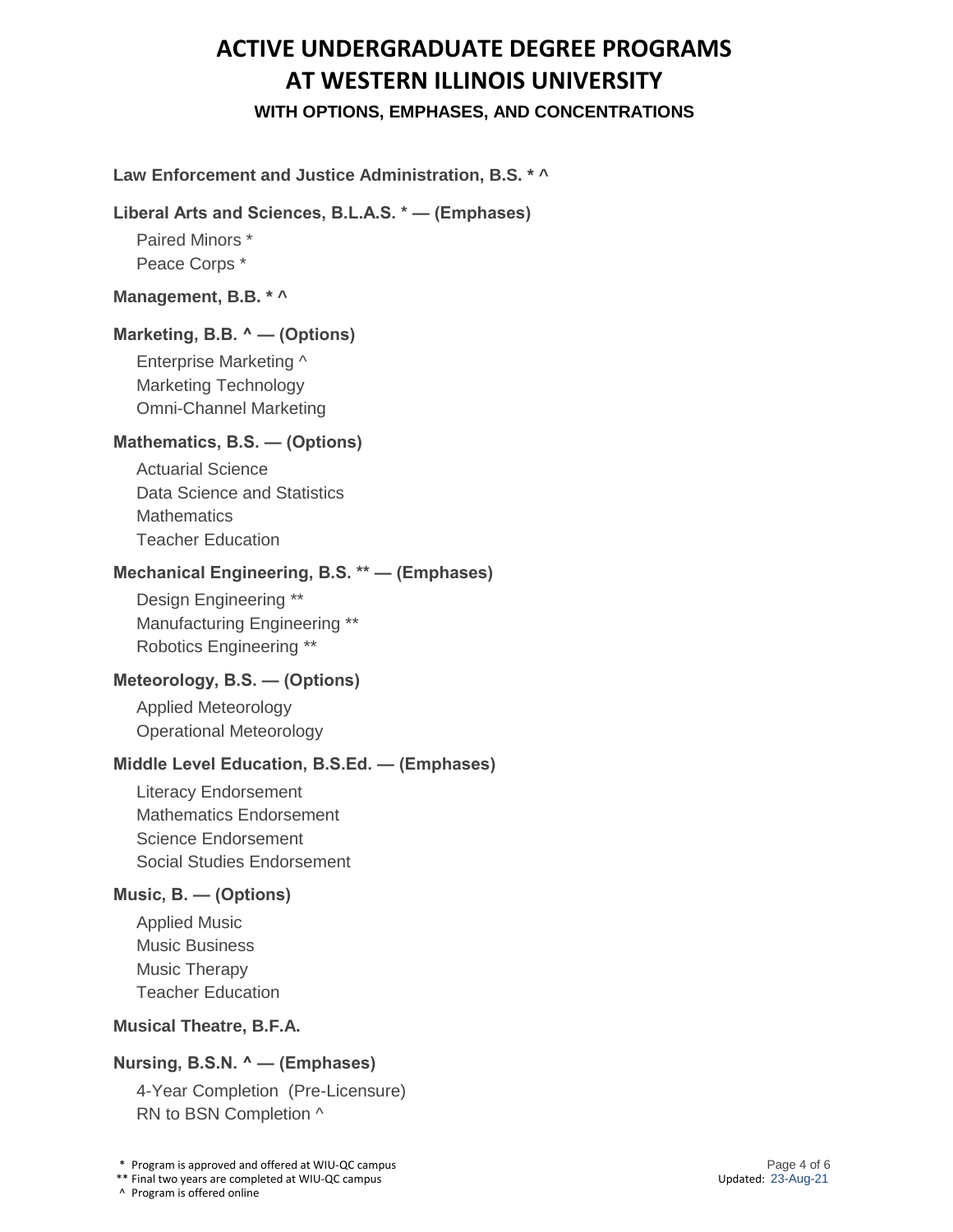#### **Nutrition and Dietetics, B.S.**

#### **Nutrition and Foodservice Management, B.S.**

### **Physical Education, B.S.**

## **Physics, B.S. — (Options)**

Engineering Physics Science/Physics-Teacher Education Standard Physics

## **Political Science, B.A. ^ — (Options)**

American Government General ^ International Relations/Comparative Politics Pre-Law Public Administration/Public Policy ^

## **Psychology, B.S. \* — (Options)**

Forensic Psychology Psychology \*

## **Public Health, B.S. \* — (Emphases)**

Community Health Education \* Environmental and Occupational Safety \* Public Health Preparedness \*

## **Recreation, Park and Tourism Administration, B.S. \* — (Options)**

Adapted Recreation and Inclusion Community Organizations \* Outdoor Recreation Recreation, Park and Tourism Administration \* Tourism, Hospitality and Event Management

#### **Social Work, B.**

**Sociology, B.A. ^**

**Special Education, B.S.Ed.**

#### **Speech Pathology and Audiology, B.S.**

**Supply Chain Management, B.B. \* ^**

<sup>\*</sup> Program is approved and offered at WIU-QC campus